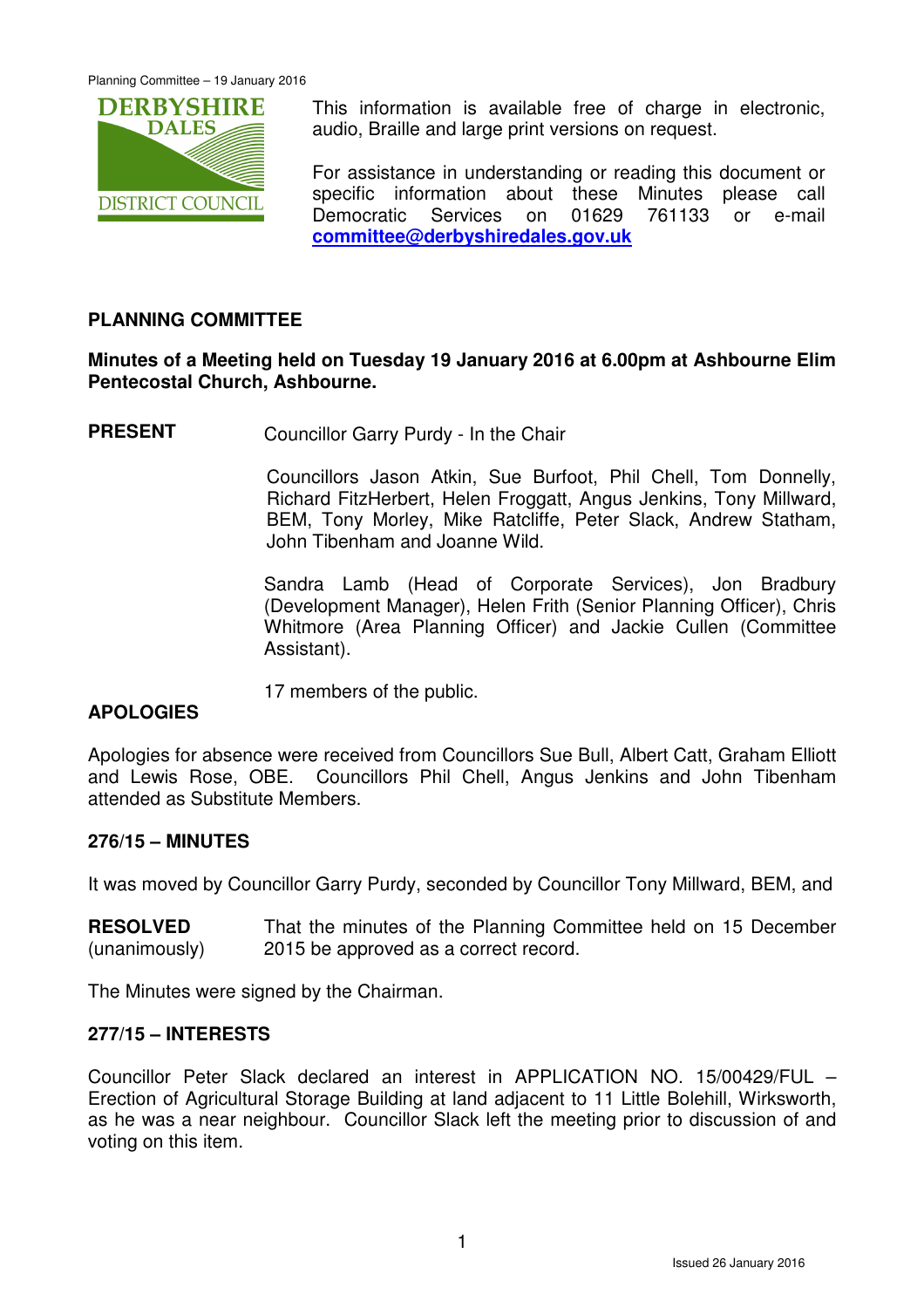### **278/15 – APPLICATION NO. 15/00776/FUL – ERECTION OF 8 NO. DWELLINGS, 2 NO. GARAGES AND FORMATION OF ASSOCIATED ACCESS ROAD AND PARKING AREAS AT HIGHFIELD HOUSE, MAIN ROAD, HULLAND WARD**

The Committee visited the site prior to the meeting to enable Members to assess the impact of the development on the local environment.

In accordance with the procedure for public participation, Mr Ian Smith, neighbour, spoke against the application.

Correspondence received after publication of the Agenda was circulated at the meeting.

The Area Planning Officer advised the Committee that he had received amended plans showing 4 terraced properties, and not 6 as stated in the report.

It was moved by Councillor Mike Ratcliffe, seconded by Councillor Tony Morley and

**RESOLVED** (unanimously) That on completion of a Section 106 Agreement to secure an off-site affordable housing financial contribution, planning permission be granted subject to the conditions set out in the report.

# **279/15 – APPLICATION NO. 15/00766/FUL – DEMOLITION OF BUILDINGS, REMOVAL OF HARDSTANDING AND ERECTION OF FOUR DETACHED DWELLINGS AND ASSOCIATED ACCESS AT THE FIRS, MAIN ROAD, WYASTON**

The Committee visited the site prior to the meeting to enable Members to assess the impact of the development on the character and appearance of this part of the countryside.

In accordance with the procedure for public participation, Mr Jeff James, Agent, spoke in favour of the application.

It was moved by Councillor Peter Slack, seconded by Councillor Mike Ratcliffe and

**RESOLVED Voting: For Against Abstentions**  That planning permission be refused for the reasons set out in the report. 9 6 0

The Chairman declared the motion carried.

### **280/15 – APPLICATION NO. 15/00570/OUT – RESIDENTIAL DEVELOPMENT OF UP TO 46 DWELLINGS (OUTLINE) AT CAVENDISH COTTAGE AND LAND OFF DERBY ROAD, DOVERIDGE**

The Committee visited the site at the request of Officers, to enable them to fully appreciate the impact of the proposed development.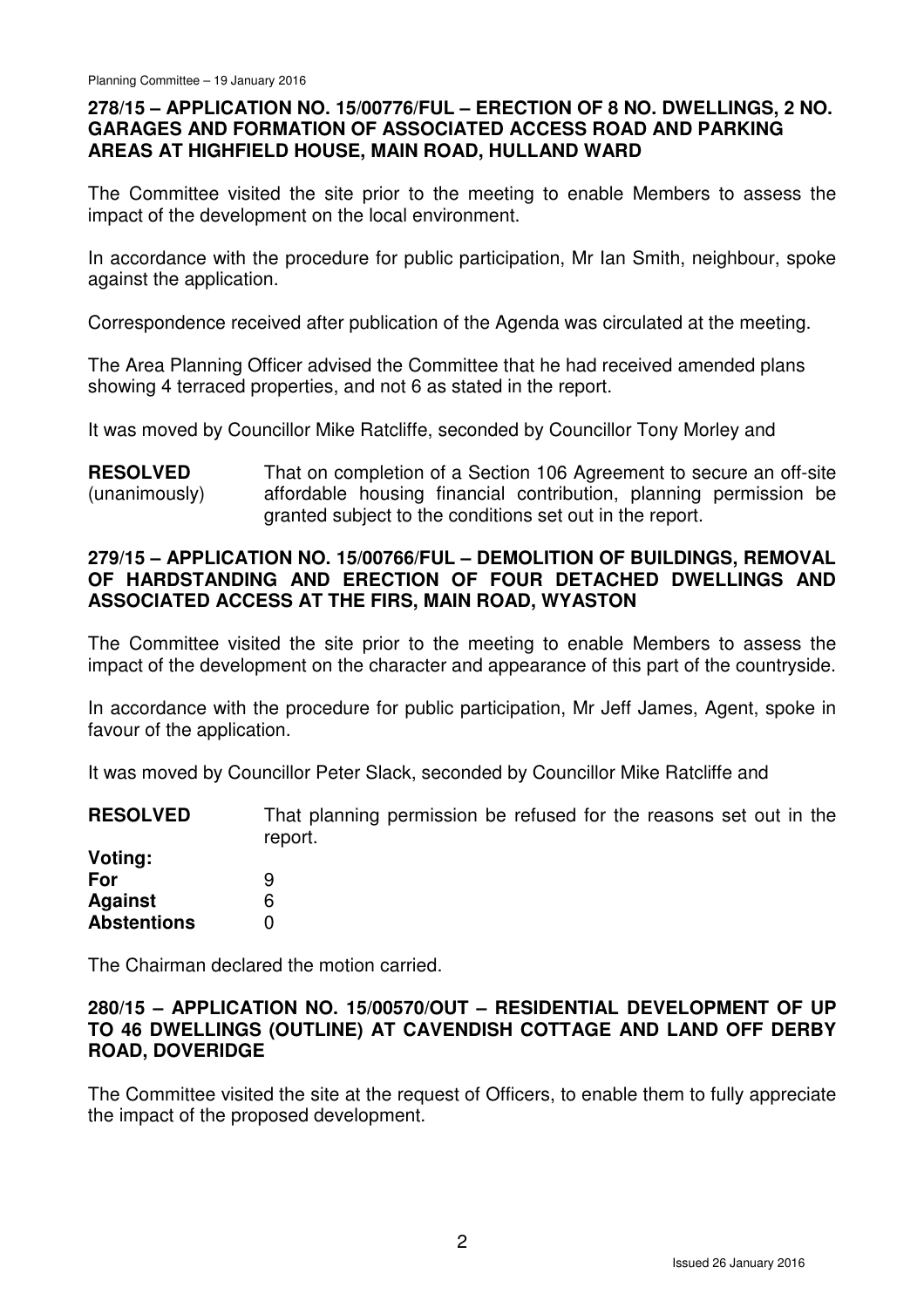In accordance with the procedure for public participation, the following spoke regarding the application:

Richard Drew (Neighbourhood Plan Steering Group) – spoke on behalf of Geoff Buck, a professional noise consultant, and read Mr Buck's statement regarding noise issues; Tim Deville (Preservation Society) – commented on Heritage;

Jackie Dew (NPSG) – spoke on behalf of the Vice Chair of the Parish Council and near neighbour, and read a statement on access and contamination;

Rachel Golding – (NPSG) – commented on business and tourism;

Karen Bown (Resident and Parish Council) – commented on sustainability;

Linda Priestly (Chair of Parish Council) – summarised

Gareth Glennan (Agent) spoke on favour of the application.

It was moved by Councillor Tony Millward, seconded by Councillor Jason Atkin and

**RESOLVED** That outline planning permission be granted, subject to the completion of a Section 106 Planning Obligation Agreement to secure affordable units on site and an offsite contribution to make up provision to the equivalent of 45%, and subject to the conditions set out in the report.

| Voting:            |    |
|--------------------|----|
| For                | 14 |
| Aqainst            | O  |
| <b>Abstentions</b> |    |

The Chairman declared the motion carried.

# **281/15 – APPLICATION NO. 15/00429/FUL – ERECTION OF AGRICULTURAL STORAGE BUILDING AT LAND ADJACENT TO 11 LITTLE BOLEHILL, WIRKSWORTH**

Councillor Peter Slack left the meeting at 7.28pm prior to discussion of this item.

In accordance with the procedure for public participation, Roger Yarwood, Agent, spoke in favour of the application.

It was moved by Councillor Mike Ratcliffe, seconded by Councillor Joanne Wild and

**RESOLVED** (unanimously) That planning permission be refused for the reasons set out in the report.

# **282/15 - APPEALS PROGRESS REPORT**

It was moved by Councillor Tony Millward, BEM, seconded by Councillor Garry Purdy and

**RESOLVED** That the report be noted.

(unanimously)